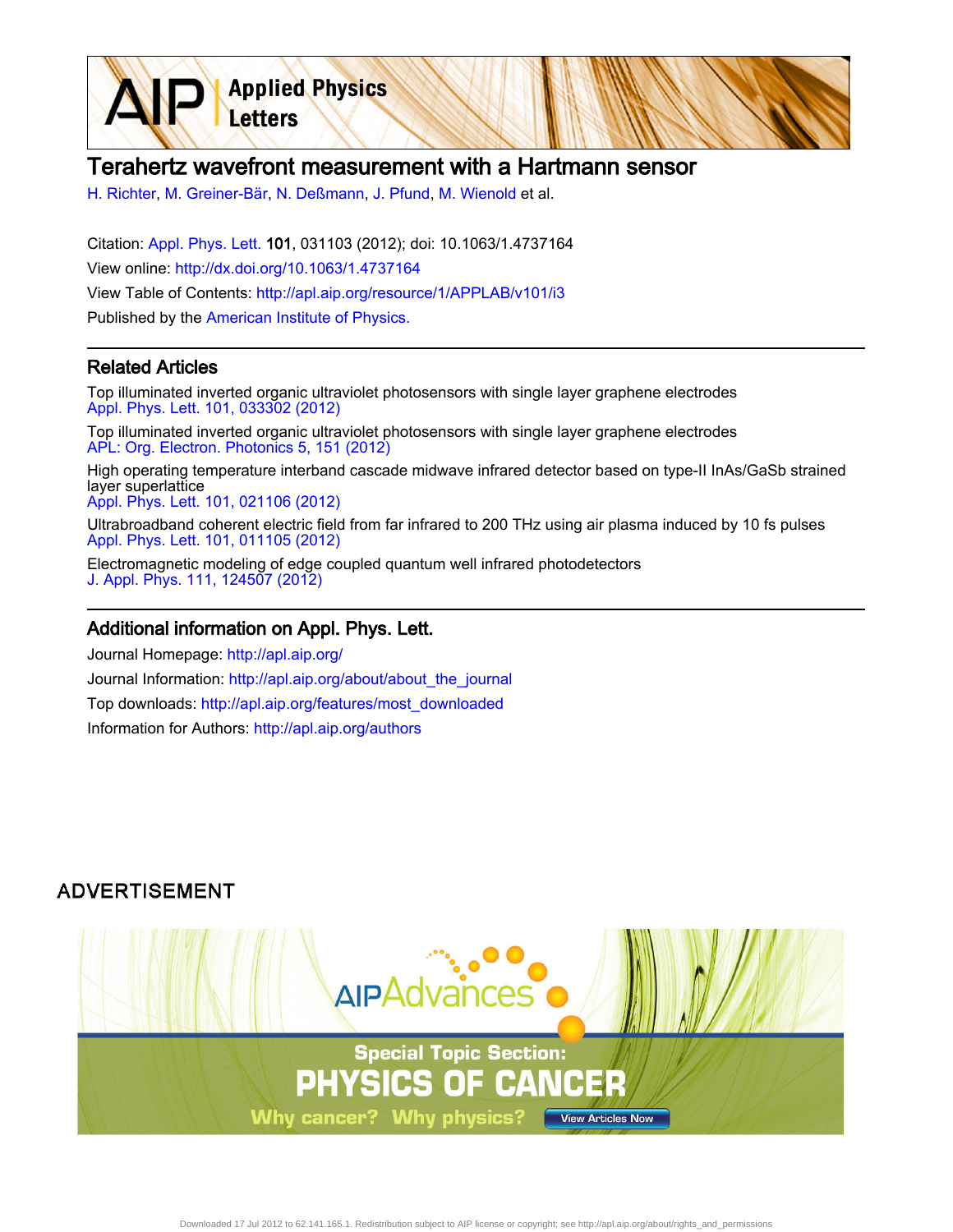## <span id="page-1-0"></span>[Terahertz wavefront measurement with a Hartmann sensor](http://dx.doi.org/10.1063/1.4737164)

H. Richter,<sup>1,a)</sup> M. Greiner-Bär,<sup>1</sup> N. Deßmann,<sup>1</sup> J. Pfund,<sup>2</sup> M. Wienold,<sup>3</sup> L. Schrottke,<sup>3</sup> R. Hey, $^3$  H. T. Grahn, $^3$  and H.-W. Hübers<sup>1,4</sup>

<sup>1</sup>German Aerospace Center (DLR), Institute of Planetary Research, Rutherfordstr. 2, 12489 Berlin, Germany 2 Optocraft GmbH, Am Weichselgarten 7, 91058 Erlangen, Germany

<sup>3</sup> Paul-Drude-Institut für Festkörperelektronik, Hausvogteiplatz 5-7, 10117 Berlin, Germany<br><sup>4</sup>Institut für Optik und Atomare Physik, Technische Universität Berlin, Hardenbergstraße 36 <sup>4</sup>Institut für Optik und Atomare Physik, Technische Universität Berlin, Hardenbergstraße 36, 10623 Berlin, Germany

(Received 30 May 2012; accepted 28 June 2012; published online 17 July 2012)

The measurement of the wavefront of a terahertz (THz) beam is essential for the development of any optical instrument operating at THz frequencies. We have realized a Hartmann wavefront sensor for the THz frequency range. The sensor is based on an aperture plate consisting of a regular square pattern of holes and a microbolometer camera. The performance of the sensor is demonstrated by characterizing the wavefront of a THz beam emitted by a quantum-cascade laser. The wavefront determined by the sensor agrees well with that expected from a Gaussian-shaped beam. The spatial resolution is 1 mm, and a single-wavefront measurement takes less than 1 s. V<sup>C</sup> 2012 American Institute of Physics. [[http://dx.doi.org/10.1063/1.4737164\]](http://dx.doi.org/10.1063/1.4737164)

Ongoing progress in the development of terahertz (THz) systems has enabled a wide variety of research applications as well as commercial applications. Independent of the application of a THz system (either for imaging or for spectroscopy), its performance depends to a large extent on the quality of the optical layout. For the design of any optical system, the knowledge of the intensity and phase distribution of the beam at any location in the system is essential. Usually, a THz optical system is designed for the fundamental Gaussian beam. The measurement of the intensity and phase of this beam at one location in the system allows for the calculation of both at any other location with high precision. Usually, the intensity distribution within a THz beam is measured by either scanning a single pixel detector such as a Golay cell or a pyroelectric detector across the beam.<sup>[1](#page-3-0)</sup> Alternatively, an array detector such as a pyroelectric camera or a microbolometer array can be used, and time-consuming scanning is not required anymore.<sup>[2](#page-3-0)</sup> In this way, the intensity distribution is measured with a high accuracy and spatial resolution. While this measurement already provides important information, the fact that the phase distribution is missing limits the determination of the beams geometric parameters and its propagation properties.

The Hartmann plate is a simple and elegant means for measuring the shape of a wavefront. It was proposed by Hartmann (cf., Ref. [3](#page-3-0)). The concept of this sensor is based on measuring the aberrations of a wavefront that passes through a screen of small apertures. The resulting image is a spatial decomposition of the incoming wavefront into a number of points, which is equal to the number of apertures in the screen. Each point is the diffracted image of a specific zone of the incoming wavefront. If a perfect plane wave is diffracted by the Hartmann plate, the resulting image is composed of an array of points, which has the same spacing as the array of apertures on the plate. A non-planar wavefront will result in a distorted image. The measurement of the differences between the spot positions originating from a perfect plane wave and those from the unknown wavefront allows for the calculation of the local slope, at which the wavefront intersects each aperture of the Hartmann plate. Thus, the phase information is translated into an intensity measurement, from which the wavefront can be calculated.

To overcome the limitations of present beam measurement techniques at THz frequencies, namely the lack of phase information, we combine a Hartmann plate with a microbolometer camera. This allows for the determination of the phase and intensity distribution of a THz beam. As a first demonstration of its performance, the Hartmann sensor is applied to characterize a beam emitted by a THz quantumcascade laser (QCL).

The configuration of the measurement setup is illustrated in Fig. 1. The main items of the wavefront sensor are a metal plate with an array of holes, which acts as the Hartmann plate, and an uncooled infrared camera (InfraTec



FIG. 1. Top: in the measurement setup, the QCL beam is focused with a combination of a Si lens (inside the cryocooler) and a TPX lens. After passing through a Hartmann plate, it is detected with a microbolometer camera. Bottom right: expanded view of the wavefront impinging onto the Hartmann a)Electronic mail: Heiko.Richter@dlr.de. **a)** example the plate. Bottom left: illustration of the geometry used for the data analysis.

0003-6951/2012/101(3)/031103/3/\$30.00 101, 031103-1 © 2012 American Institute of Physics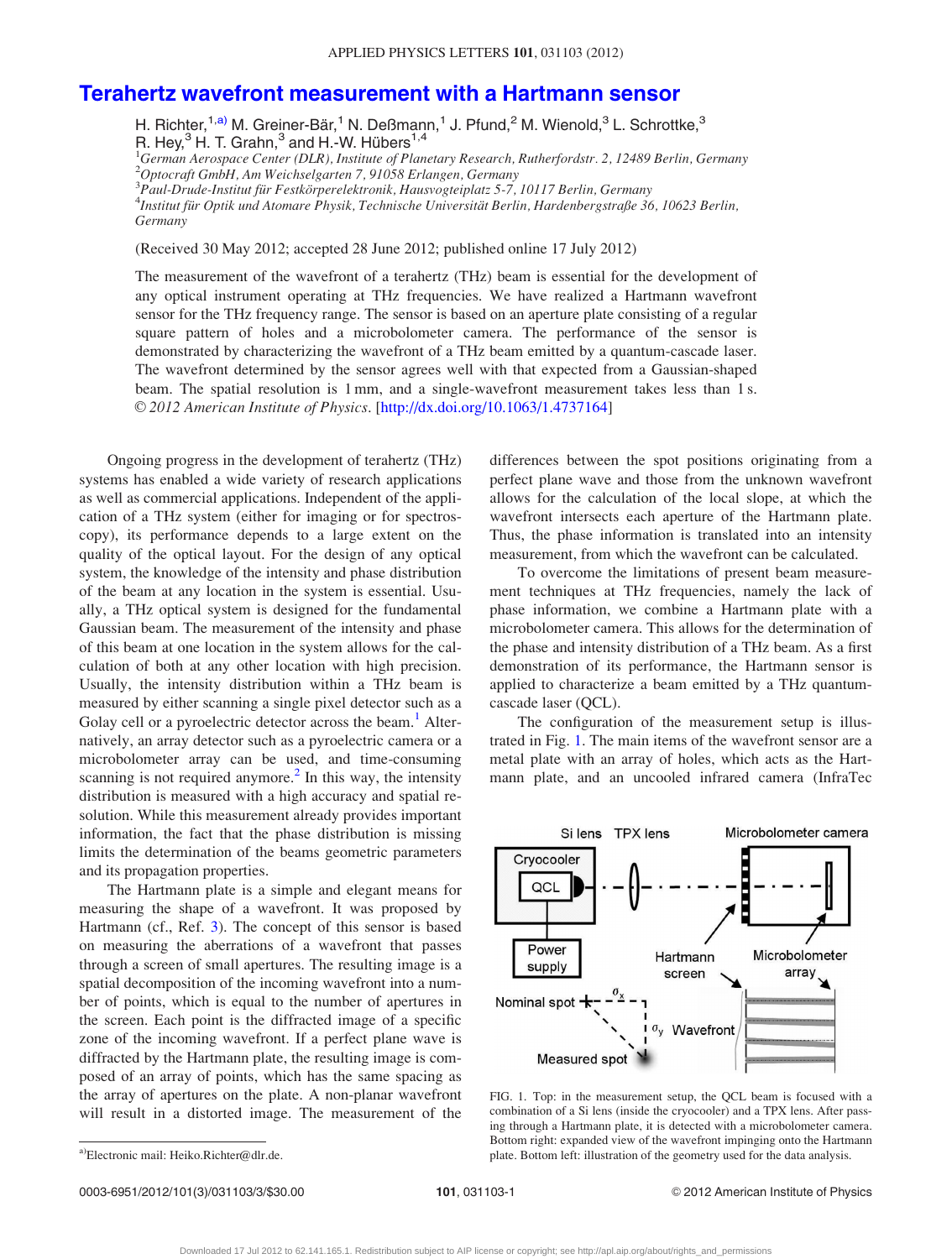<span id="page-2-0"></span>GmbH, VarioCAM), $4$  which images the diffraction pattern behind the plate. The Hartmann plate consists of a regular square pattern of holes with a diameter  $d = 0.5$  mm and a spacing  $g = 1$  mm. The hole pattern is drilled into an aluminium plate with a thickness  $t = 1$  mm. Such a plate acts as a high-pass filter with a cut-off frequency  $v_{\rm co} = 0.586$  $c/d = 0.18$  THz (c refers to the speed of light),<sup>3</sup> which is well below the THz frequencies of interest. The transmittance of the plate shown in Fig. 2 was measured with a Fourier transform spectrometer. The low-frequency cut-off occurs at approximately 0.25 THz, while the maximum transmittance is observed at 0.33 THz. Toward higher frequencies, the transmission decreases and reaches a minimum at approximately 1.4 THz. This corresponds to the frequency where the zeroth-order transmitted beam of one hole interferes destructively with the first-order diffracted beam from the neighboring holes. With a further increase of the frequency, i.e., when the wavelength of the incident wave becomes smaller than the hole diameter, diffraction becomes less important, and the transmittance T approaches the geometrical limit determined by the relative area occupied by the holes, which is  $T = \pi d^2/(4g^2) = 0.2$ . Similar plates with  $d = 1$  mm and  $g = 2$  mm as well as  $d = 2$  mm and  $g = 4$  mm were also investigated. At 3.1 THz, the frequency of the QCL which is analyzed, the plate shown in the inset of Fig. 2 yields the best results, because its transmission is high and diffraction is still significant.

The camera used for the Hartmann sensor is equipped with a microbolometer array made from amorphous silicon. The array is a matrix of  $640 \times 480$  pixels with a pixel pitch of  $25 \mu m$ . The camera is optimized for wavelengths of 8 to 14  $\mu$ m. In order to improve its sensitivity at THz frequencies, the germanium objective lens in front of the camera is removed. The wavefront plate is mounted directly onto the camera approximately at the position of the objective lens. The distance between the plate and the microbolometer array amounts to 24 mm. The images were recorded with the 50 Hz frame rate of the camera. For improving the signal-tonoise ratio (SNR), 50 images were averaged.

For a demonstration of the performance of the Hartmann sensor, the beam of a THz QCL was investigated. THz QCLs are radiation sources with a large potential for research applications as well as for commercial applications,



FIG. 2. Transmittance vs. frequency of the aperture screen with  $d = 0.5$  mm and  $g = 1$  mm used for the Hartmann sensor. The inset shows the geometry of the Hartmann plate. The dashed line indicates the frequency of the investigated QCL.

because they exhibit excellent radiation properties and they are compact and easy to use. The laser employed in this experiment operates at 3.1 THz in continuous-wave mode.<sup>6</sup> It consists of a 1.16-mm long Fabry-Pérot cavity and a single plasmon (SP) waveguide. Further details of the performance of the QCL can be found in Ref. [7.](#page-3-0) The QCL is mounted onto the cold finger of a mechanical cryocooler, which has a heat extraction of 1 W at 4 K. Since the input power of the laser amounts to 4.4 W, the smallest achievable temperature during laser operation is 20 K. The driving current for the QCL is supplied by a battery-driven current source. The maximum output power is approximately 2 mW. The beam from the QCL is focused with a 6-mm diameter hemispherical silicon lens inside the cryocooler right after the output facet of the QCL and another lens (focal length 65 mm) made from polymethylpentene (PMP, trade mark TPX) on the outside. This lens combination forms an almost Gaussian-shaped beam waist at a distance of 120 mm from the TPX lens.

The beam profile and the diffraction pattern generated by the Hartman plate were measured with the microbolometer camera at a distance of 180 mm from the TPX lens and are shown in Figs.  $3(a)$  and  $3(b)$ , respectively. At this distance, the beam is slightly divergent. The beam profile deviates somewhat from a Gaussian shape because the QCL itself emits an asymmetric beam profile and the Si lens does not correct this completely.<sup>8</sup> The area of the Hartmann plate which is illuminated by the THz beam corresponds to approximately 130 holes. Because there are no focusing elements between the Hartmann plate and the microbolometer



FIG. 3. (a) Beam profile  $(640 \times 480)$  pixels) and (b) spot pattern generated by the Hartman plate, both measured with a microbolometer camera. The white frames indicate the area which was used for the reconstruction of the wavefront.